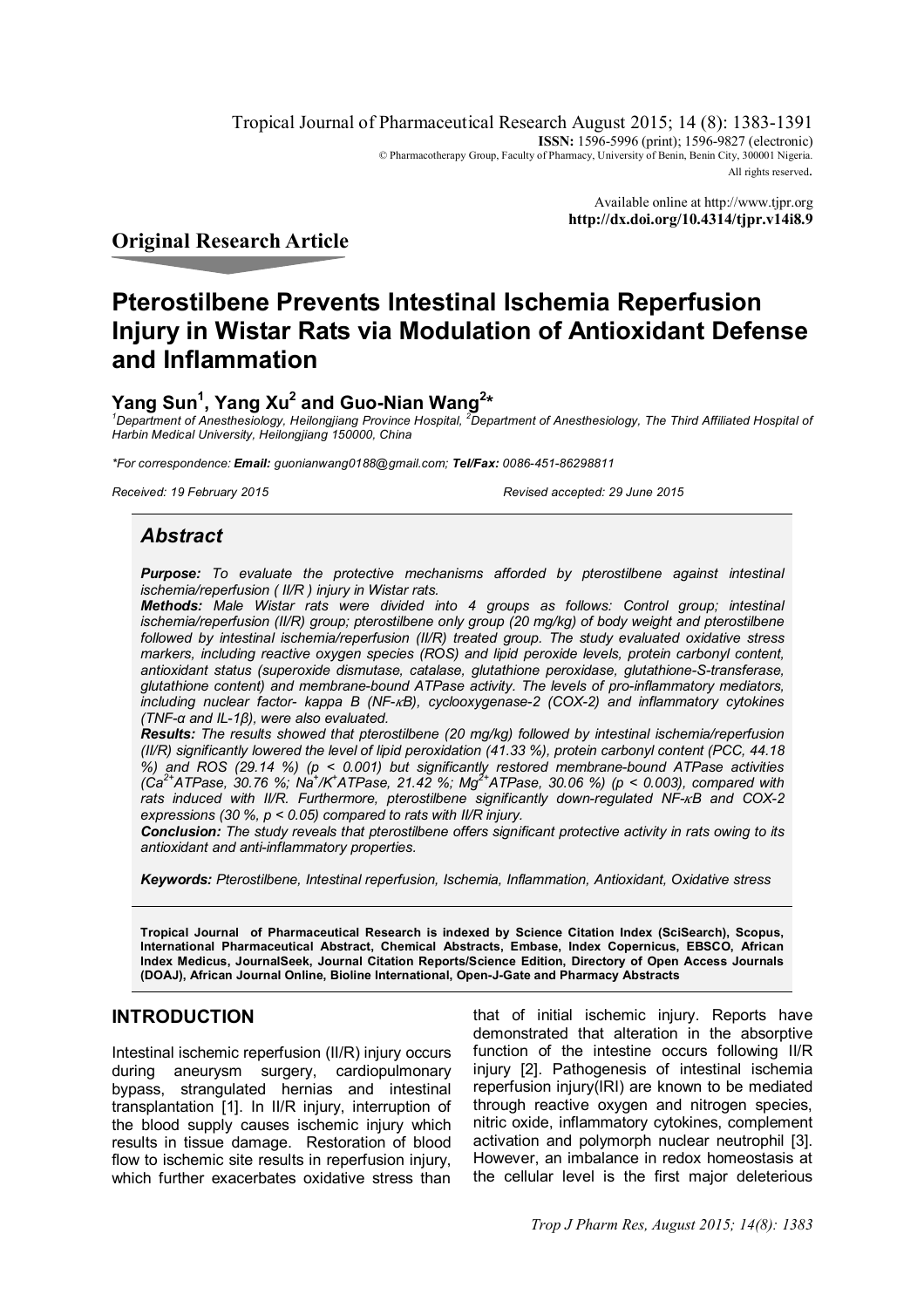effect which causes propagation of ischemia reperfusion injury IRI. Thus an effective strategy to completely protect from IRI injury could be achieved through antioxidant supplementation [4].

Pterostilbene (trans-3, 5-dimethoxy-4hydroxystilbene) is a naturally derived compound similar in structure to resveratrol with increasing bioavailability. The methoxy group in pterostilbene is responsible for oral absorption and lipophillic properties. Therapeutic performance might be due to increased bioavailability of pterostilbene (80 %) which is much higher when compared to that of resveratrol (20 %) [5]. Pterostilbene is an excellent antioxidant [6] with plethora of pharmacological effects including antiproliferative, anti-cancer and anti-inflammatory activities *in vitro* and *in vivo* [7]. The major protective role of pterostilbene is mediated through enhanced antioxidant defense mechanisms against oxidative stress conditions [8]. The present study was aimed at determining the protective effect of pterostilbene on intestinal ischemia reperfusion injury-induced oxidative stress and inflammation in Wistar rats.

## **EXPERIMENTAL**

### **Animals**

Male Wistar rats weighing 150–250 g were used for the present study. The rats were housed under optimum conditions of 21  $\pm$  1 °C and relative humidity of 50-70 % with alternating dark and light cycle. The animals were fed with standard rat pellets and water (*ad libitum*). After the period of acclimatization, they were randomly divided into 4 groups with six animals per group. The rats were maintained in accordance with the Chinese legislation guidelines and the international guidelines on the protection, care and handling of laboratory animals and all the protocols were approved by the Ethical Committee of Third Affiliated Hospital of Harbin Medical University, China (approval Ref. no: CLG/TAHHMU/2014/00752).

#### **Experimental groups**

Group I (Control): The control rats were operated with surgical steps; however, the animals were not subjected to intestinal ischemia reperfusion (I/R). Group II (Intestinal I/R): The rats were subjected to intestinal ischemia for 30 min followed by reperfusion for 60 min. Group III (Pterostilbene): Pterostilbene (20 mg/kg body weight) was administered for 5 consecutive days through gavage. Group IV (Pterostilbene +

Intestinal I/R): Pterostilbene (20 mg/kg body weight) was administered for 5 consecutive days through gavage. Later, the rats were subjected to intestinal ischemia for 30 min, followed by reperfusion for 60 min.

After the treatment schedule, the rats were allowed to fast for 12 h. Following which the animals were anaesthetized and dissected intraperitoneally (1500 mg/kg). During the whole process of dissection, the body temperature of the animals was maintained at 37.5 ºC, with the help of heating lamp. The intestinal I/R were performed according to methods of Guneli *et al* [9]. Briefly, the abdominal region of the rats was sterilized with povidine iodine solution and then shaved. The intestinal region was subjected to midline laparotomy and intestinal I/R injury were created in superior mesenteric artery (SMA) which was occluded with a traumatic micro vascular clamp for 30 min. The abdominal region was closed and on completion of ischemia, the clamp was removed and reperfusion was induced for 60 min. After the complete I/R injury the jejunal segment was removed and the animals were sacrificed by exsanguination. The blood collected was centrifuged and serum was stored at -70 °C. The tissues were rinsed with ice cold saline and blood was completely removed. The tissues were homogenized using Tris-HCl buffer (50 mM, pH 7.4) at 4 ºC and centrifuged at 3000 rpm for 30 min. The supernatant was removed and aliquoted in small volumes and stored at -70 ºC for biochemical analysis.

#### **Estimation of oxidative stress**

Lipid peroxidation: The lipid peroxide levels were determined as described previously [10]. The lipid peroxidation is was observed by reaction between MDA (Malondialdehyde) , thiobarbituric acid & lipid peroxides resulting pink color formed is measured spectrophometrically at 532 nm. Results were expressed as nanomol TBA (Thiobarbituric acid) reactants formed/g wet tissue.

#### **Protein carbonyl content (PCC)**

The reaction between carbonyl group and 2, 4 dinitrophenylhydrazine results in the formation of protein carbonyl content. These were measured spectrophotometrically at 370 nm. The results were expressed as nanomoles of carbonyl/ mg of protein [11].

#### **Reactive oxygen species generation**

The tissue homogenate was incubated with 2', 7' - dichlorofluorescein diacetate DCF-DA at 37 ºC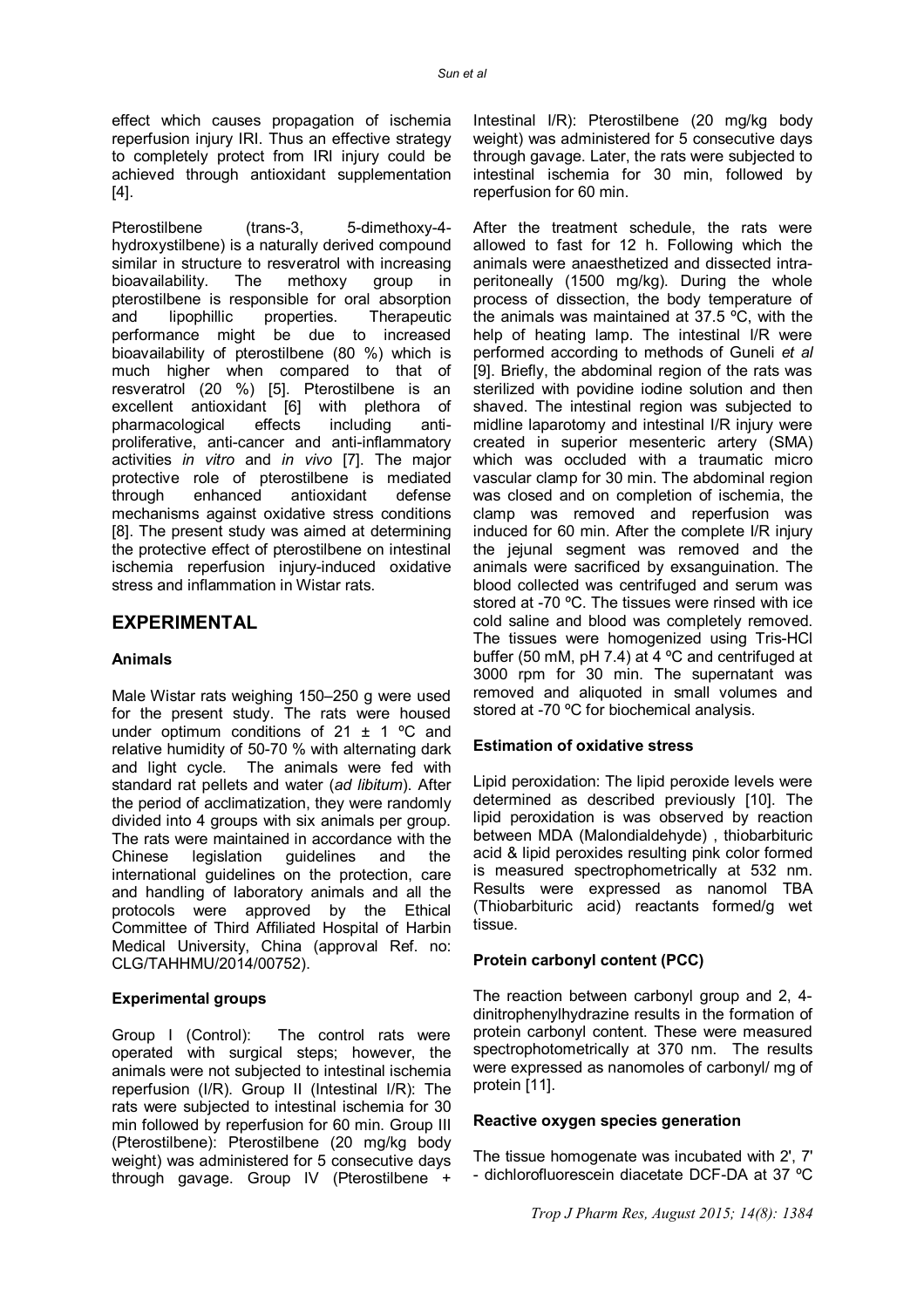for 15 min. After 15 min, it was centrifuged at 10,000 rpm, 30 min. The supernatant was discarded and the pellet was re-suspended in PBS solution (phosphate buffered saline) and incubated for 60 min at 37 ºC. The levels of ROS were measured spectrophotometrically at an excitation wavelength (485 nm) and emission wavelength (528 nm). The results were calculated as percentage of ROS generation when compared with control group [12].

#### **Determination of antioxidant enzyme activities**

#### *GSH level*

The tissue homogenate was treated with 5 % meta-phosphoric acid followed by which the supernatant was collected for determining total glutathione (Glutathione assay kit; Trevigen Inc., Gaithersburg, MD). The concentration of GSH was determined from the standard GSH concentration curve. The results of GSH levels were expressed as nmol/mg of protein.

#### *Total (Cu–Zn and Mn) SOD activity*

Ethanolic phase of the tissue homogenate was extracted using ethanol-chloroform mixture (5:3, v/v) and used for determining SOD activity. The assay was carried out according to the principle of nitro blue tetrazolium (NBT) reduction assay [13]. 1 U of SOD activity = amount required for 50 % inhibition of NBT reduction. The SOD activity is expressed as U/ mg of protein.

### *Catalase (CAT) activity*

The activity was determined according to the method described by Aebi [14]. The reaction mixture contained sample in 30 mM  $H_2O_2$  in a 50 mM phosphate buffer pH 7.0. The activity was estimated by decreased in absorbance of  $H_2O_2$ at 240 nm.

### *GPx activity*

The GPx was performed as described Paglia *et al* [15]. Oxidized glutathione (GSSG) is reduced by glutathione reductase and NADPH. The oxidation of NADPH to NADP<sup>+</sup> is measured by decrease in absorbance at 340nm. GPx activity is expressed as U /mg of protein.

#### *Glutathione-S-transferase (GST) activity*

The GST activity was determined as described Habig *et al* [16]. The assay involves reaction between 1-chloro-2, 4-dinitro benzene (CDNB) and reduced glutathione which ultimately results in formation of dinitro phenyl thioether. The formed product is measured spectrophotometrically at 340 nm and the enzyme activity was calculated.  $1 U =$  Amount of enzyme producing 1 mmol of CDNB-GSH conjugate/min.

## *ATPase activities (Na<sup>+</sup> /K<sup>+</sup> , Ca2+, and Mg2+ ATPases)*

The ATPases activity was determined by measuring the levels of inorganic phosphorous (Pi) liberated. The phosphate reacts with ammonium molybdate to form phosphormolybdate. The reaction between ANSA and phosphomolybdate results in formation of blue color complex, measured at 620 nm. Tissue Na<sup>+</sup>/K<sup>+</sup> ATPase were determined according to the method of Bonting [17]. Tissue  $Mg^{2+}$  ATPase was determined according to the method of Ohnishi [18] and  $Ca<sup>2+</sup>$  ATPase was determined according to the method of Hjerten and Pan [19]. The results were expressed as nmoles Pireleased/min/mg of protein.

#### **Evaluation of serum TNF- α and IL-1β levels**

The serum interleukins TNF-α and IL-1β levels were determined using an ELISA kit (R&D system Inc, MN, USA). The levels of interleukins were expressed as pg/ml.

#### **Western blot analysis**

For  $NF-\kappa B$  expression study, nuclear extracts were isolated. The tissue samples were washed with ice-cold PBS thrice. The samples were homogenized in lysis buffer containing 10 mM HEPES pH 7.9, 10 mM KCl, 0.1 mM EDTA, 0.1 mM EGTA, 1 mM DTT, 0.75 mM spermidine, 0.15 mM spermine, 20 mM PNPP, 20 mM bglycerophosphate, 1 mM Na<sub>3</sub>VO<sub>4</sub>, 1 mM PMSF and protease inhibitor cocktail. The homogenate was incubated in ice for 20 min. Followed by which NP- 40 (10 %) was added and incubated for 10 min. After incubation time, centrifugation was carried out at 15,000 rpm for 20 min. The supernatant was discarded and the pellet were resuspended in nuclear extraction buffer containing 20 mM HEPES pH 7.9, 400 mM NaCl, 1 mM EDTA, 1 mM EGTA, 1 mM DTT, 0.75 mM spermidine, 0.15 mM spermine, 20 mM PNPP, 20 mM b-glycerophosphate, 1 mM  $Na<sub>3</sub>VO<sub>4</sub>$ , 1 mM PMSF and 1:100 protease inhibitor. The samples were subjected to 3 cycle of freezing and thawing. The extract was centrifuged at 10,000 rpm for 20 min at 4 ºC. The supernatant containing nuclear extracts were aliquoted and stored at -80 ºC until further analysis. For COX-2 expression, tissues were homogenized in icecold lysis buffer (50 mM Tris–HCl, pH 7.4, 150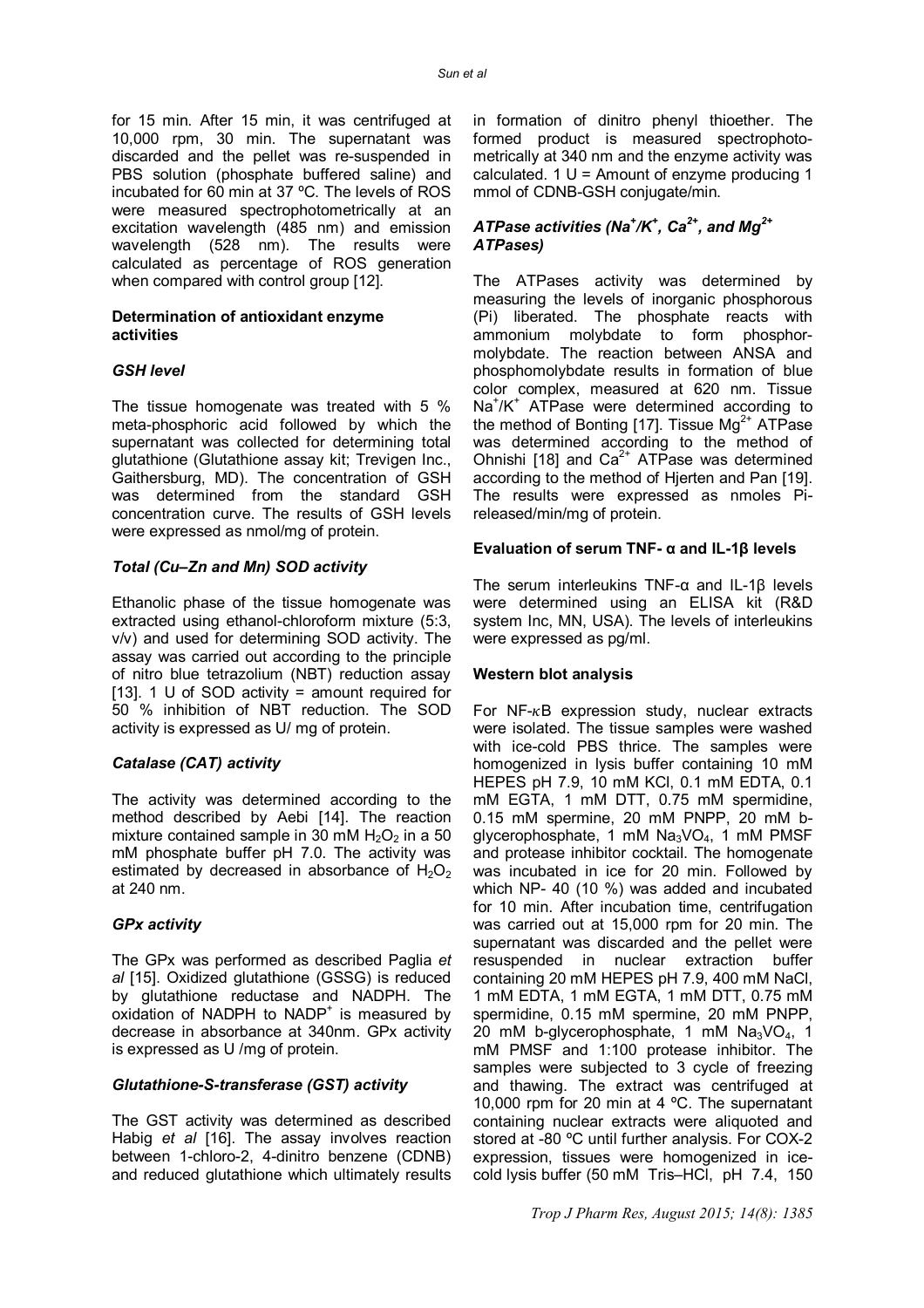mM NaCl, 5 mM EDTA, 50 mM NaF, 1 % Triton X-100, 1 mM sodium ortho vanadate, 1 mM phenyl methanesulfonyl fluoride, 1 mg/mL aprotinin, 4 µg/ml pepstatin A, and 5 µg/mL leupeptin). The homogenate was then centrifuged for 20 min at 13,000 rpm at 4 °C. The<br>supernatant was analyzed for protein supernatant was analyzed for concentration according to the method described by Lowry [20].

Protein from different samples at a concentration of 50 μg was separated using SDS-PAGE and transferred to PVDF membranes. The membranes were blocked with 5 % nonfat milk in Tris-buffered saline (TBS) and subsequently incubated with NF- $κ$ B, COX-2 (1:500) or  $β$ -actin, GAPDH primary antibody, followed by horseradish peroxidase-conjugated goat, antirabbit or -mouse IgG secondary antibody and bands were visualized with an enhanced chemiluminescence (ECL) system according to the manufacturer's instructions. Densitometric analyses of the Western blot bands were performed using optical density scanning and ImageJ software.

#### **Statistical analysis**

Data were analyzed with SPSS 11.0 (SPSS Inc. Software, Chicago, Illinois, USA) statistical software using one-way analysis of variance (ANOVA) and with Tukey-Kramer test so as to determine comparison between groups, and differences between groups, respectively. All values were expressed as mean ± SD and *p* < 0.05 was considered statistically significant.

## **RESULTS**

#### **Pterostilbene ameliorates oxidative stress**

The study shows a significant rise ( $p < 0.001$ ) in the lipid peroxide, PCC and ROS generation (*p* < 0.001) in rats with II/R. However, rats treated with Pterostilbene (20 mg/kg body weight) followed by intestinal I/R (group 4) showed a significant decline the levels of lipid peroxidation (41.33 %; *p* < 0.001), PCC (44.18 %; *p* < 0.001) and ROS (29.14 %; *p* < 0.001) generation when the results were compared with rats induced with II/R (group 2). Rats treated with pterostilbene alone showed non- significant difference in lipid peroxide, PCC and ROS when compared to control rats (Fig. 1).

#### **Pterostilbene enhances antioxidant status during Intestinal I/R injury**

Table 1 shows a significant decrease in antioxidant enzyme activities of GSH, SOD, CAT, GPx and GST in rats induced with II/R injury when compared to sham operated rats. Treatment with pterostilbene followed by II/R injury significantly enhanced the antioxidant status when compared to rats subjected to II/R injury alone. There was a non-significant change in the levels of antioxidant status in palone treated rats when compared to sham operated rats.



**ROS** Generation

**Fig 1A:** Pterostilbene inhibits ROS generation. Results shown indicate ROS generated (%). \*\*\*Indicates Significant rise ( $p < 0.001$ , compared with control group;  $\frac{m}{100}$  reduction ( $p < 0.001$ , compared with intestinal I/R injury rats; NS = no significant difference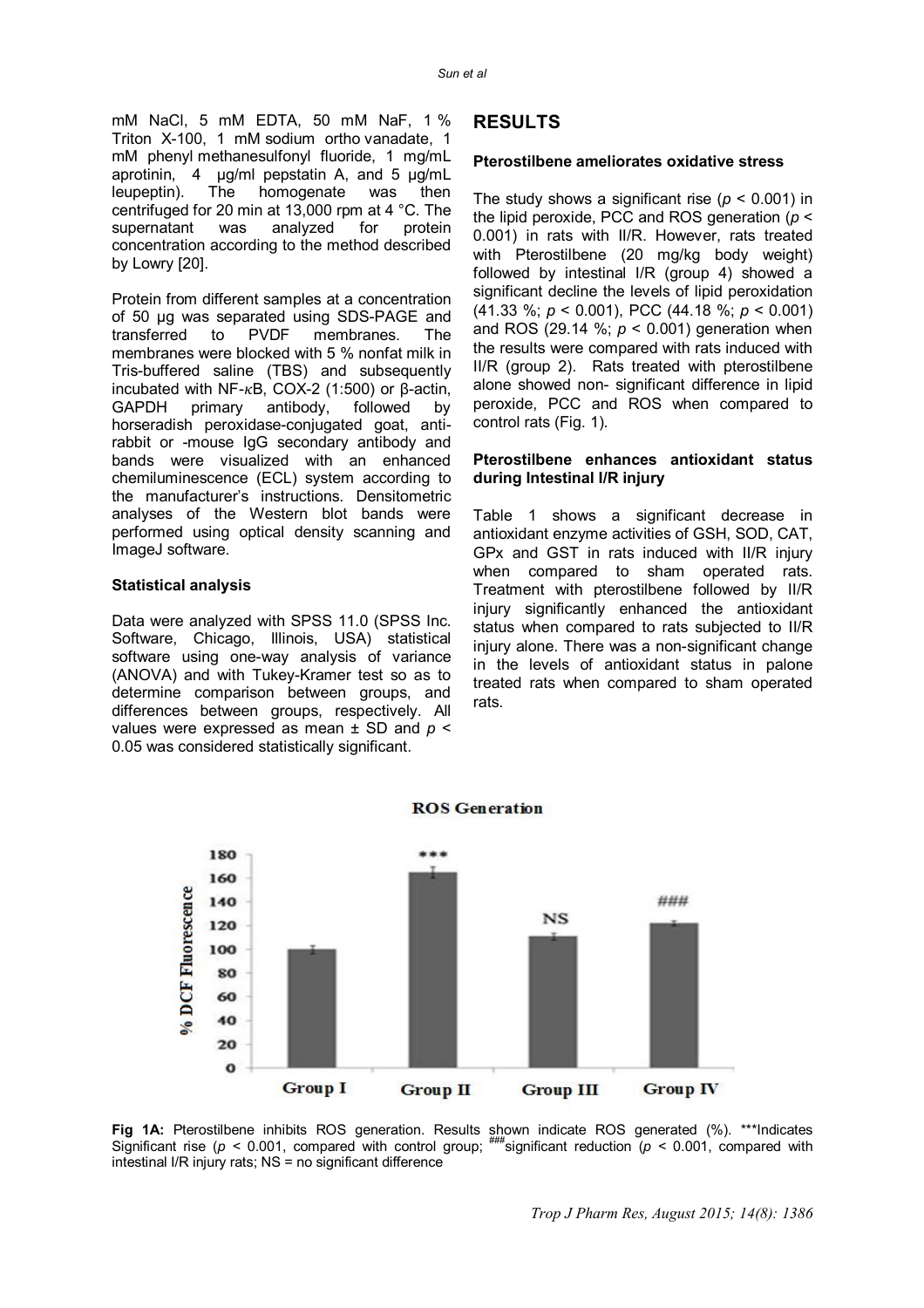*Sun et al*



**Fig 1B:** Pterostilbene inhibits lipid peroxidation. The results are expressed as nano moles of TBA reactants formed/mg of protein; (*p* < 0.05, compared with control group; ###significant reduction (*p* < 0.001, compared with intestinal I/R injury rats; NS = no significant difference



**Fig 1C:** Pterostilbene reduces protein carbonylation. The results are expressed as nanomoles of protein carbonyl formed/mg; ###significant reduction (*p* < 0.001) compared with intestinal I/R injury rats; NS = not significant. Results are given as the mean  $\pm$  SEM (n = 6)

**Table 1**: Effect of Pterostilbene on enzymic and non-enzymic antioxidant status in intestinal Ischemic reperfusion injury rats

| Parameter  | Group I         | Group II <sup>t</sup> | Group III $^{\rm \tt{xx}}$    | Group $\overline{\mathsf{IV}}^\mathtt{t\text{t\text{t}}}$        |
|------------|-----------------|-----------------------|-------------------------------|------------------------------------------------------------------|
| <b>GSH</b> | $65 \pm 2.19$   | $21 + 1.78***$        | 61 ± 1.90 $^{\text{NS}}$      | $55 \pm 1.10^{+}$                                                |
| <b>SOD</b> | $167 \pm 3.21$  | $34 + 1.0***$         | 172 ± 2.98 $^{\text{NS}}$     | $145 \pm 2.75$ ###                                               |
| <b>CAT</b> | $4.8 \pm 0.89$  | 1.76±0.12***          | 4.6+0.71 <sup>NS</sup>        | $3.48 \pm 0.9$ $\stackrel{+}{\rule{0pt}{0.5pt}}\phantom{}^{***}$ |
| <b>GPX</b> | $1.7{\pm}0.001$ | $0.2 \pm 0.001***$    | 1.5 $\pm$ 0.001 <sup>NS</sup> | $1.18 \pm 0.001^{+}$                                             |
| <b>GST</b> | $51\pm2.45$     | $13+1.12***$          | $50\pm1.89^{N_S}$             | $42+1.01$ <sup>###</sup>                                         |

*Group I (sham); Group II (Intestinal I/R injury rats); Group III (Pterostilbene); Group IV (Pterostilbene + Intestinal I/R injury rats): Results are given as the mean ± SEM for 6 rats in each group. For GSH levels the results are expressed as nanomoles of GSH/g of tissue. For antioxidant enzyme activities the results are expressed as U/mg of protein; £ significant differences when compared with sham group (Group 1) (\*\*\*p < 0.001); ££ no significant differences when compared with sham group (Group 1) NS p < 0.004); £££ significant differences when compared with Intestinal I/R group (Group II) (###p < 0.001)*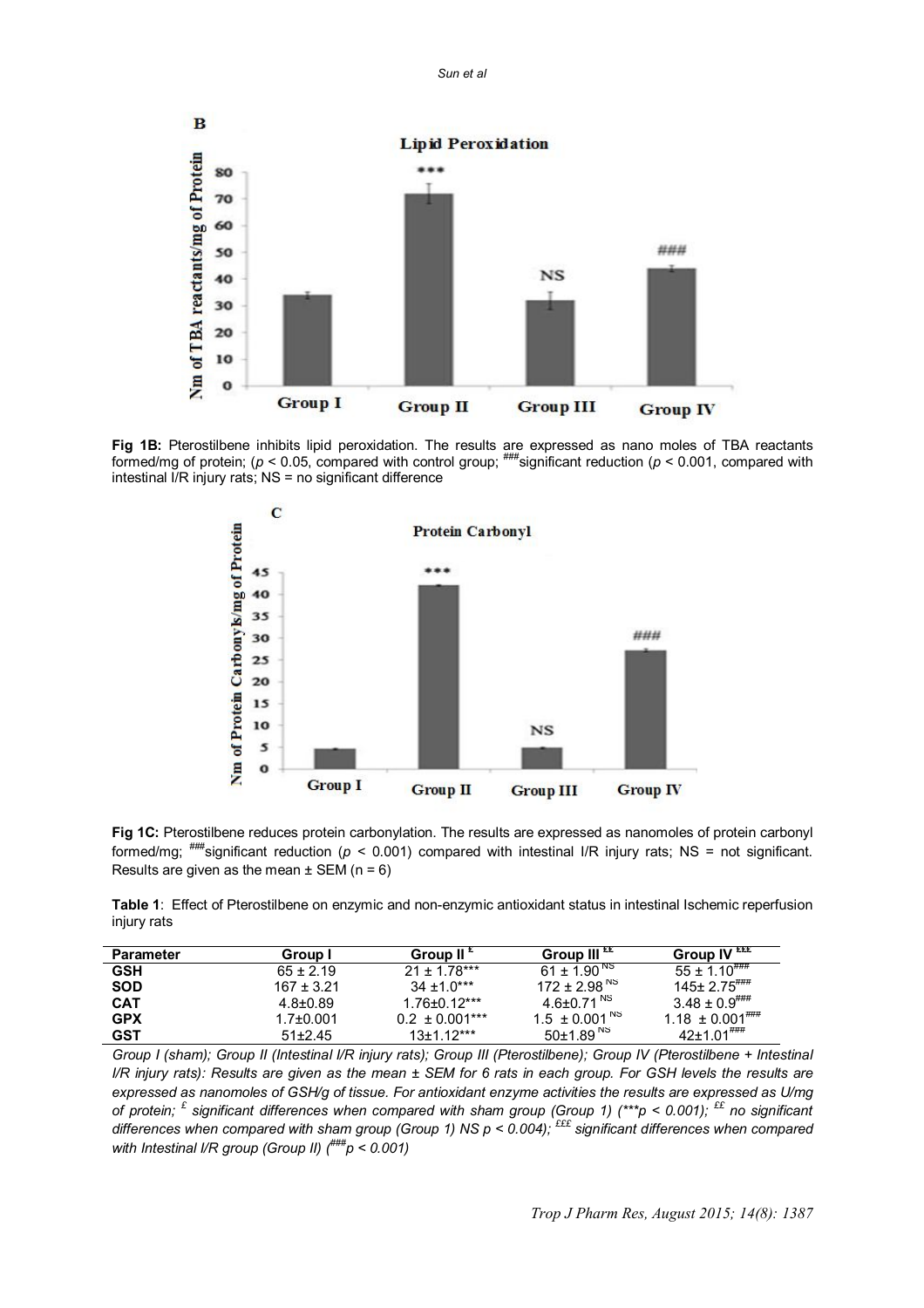#### **Pterostilbene restores membrane bound-ATPase activities**

Rats with intestinal I/R injury showed a significant decline ( $p < 0.03$ ) in the activities of Na<sup>+</sup>/K<sup>+</sup>, Ca<sup>2+</sup>, and  $\text{Ma}^{2+}$  ATPases when compared to sham operated rats. However, the activities were normal with non-significant change in rats treated with pterostilbene treated rats alone. Pterostilbene treatment followed by II/R injury significantly reversed enzyme activities with increase (Na<sup>+</sup>/K<sup>+</sup> ATPase-21 %, Ca<sup>2+</sup> ATPase-30.76 %, and Mg<sup>2+</sup> ATPases-30.06 %  $p < 0.03$ ) when compared to rats with II/R injury alone (Fig. 2).

#### **Pterostilbene down regulates NF-** $\kappa$ **B, COX-2 expression**

The effect of pterostilbene on  $NF-\kappa B$ , COX-2 expression during intestinal I/R injury was determined by western blot analysis (Fig. 3). The results show a significant increase (*p* < 0.001) in the expression levels of  $NF-\kappa B$ , COX-2 during rats induced with II/R injury. Treatment with Pterostilbene significantly down regulated the NF-ߢB (58.33 %; *p* < 0.05), COX-2 (70 %; *p* < 0.04) expressions when compared to rats with II/R injury.



 $N a^+ K^+ A T P a s e = Ca^{2+} A T P a s e = Mg^{2+} A T P a s e$ 

**Figure 2:** Pterostilbene maintains ATPase enzyme activities in ischemic injury in Wistar rats. Results are expressed as phosphate ion (Pi) liberated/min/mg of protein; \*\*\* indicates significant change (p < 0.03), Vs sham group.  $\frac{1}{2}$  Significantly maintains all ATPase ( $p < 0.03$ ), when compared to intestinal I/R injury group. NS = not significant when compared to control group; Results are given as mean  $\pm$  SEM (n = 6)



**Figure 3:** Pterostilbene exhibits anti-inflammation through down regulation of NF-<sub>K</sub>B and COX 2 expressions in Intestinal Ischemic injury in wistar rats A. Western blot analysis of NF- $kB$  expression; B. Western blot analysis of COX- 2 expression C. Densitometric analysis of NF- kb and COX- 2 expressions. Statistical analyses were carried out by Students t-test. The results are expressed as mean ± SEM. \*\*\**p* < 0.001 compared with control rats;  $\frac{+}{+}$ significant reduction was observed ( $p < 0.05$ ), compared to rats with intestinal Ischemic injury. NS = not significant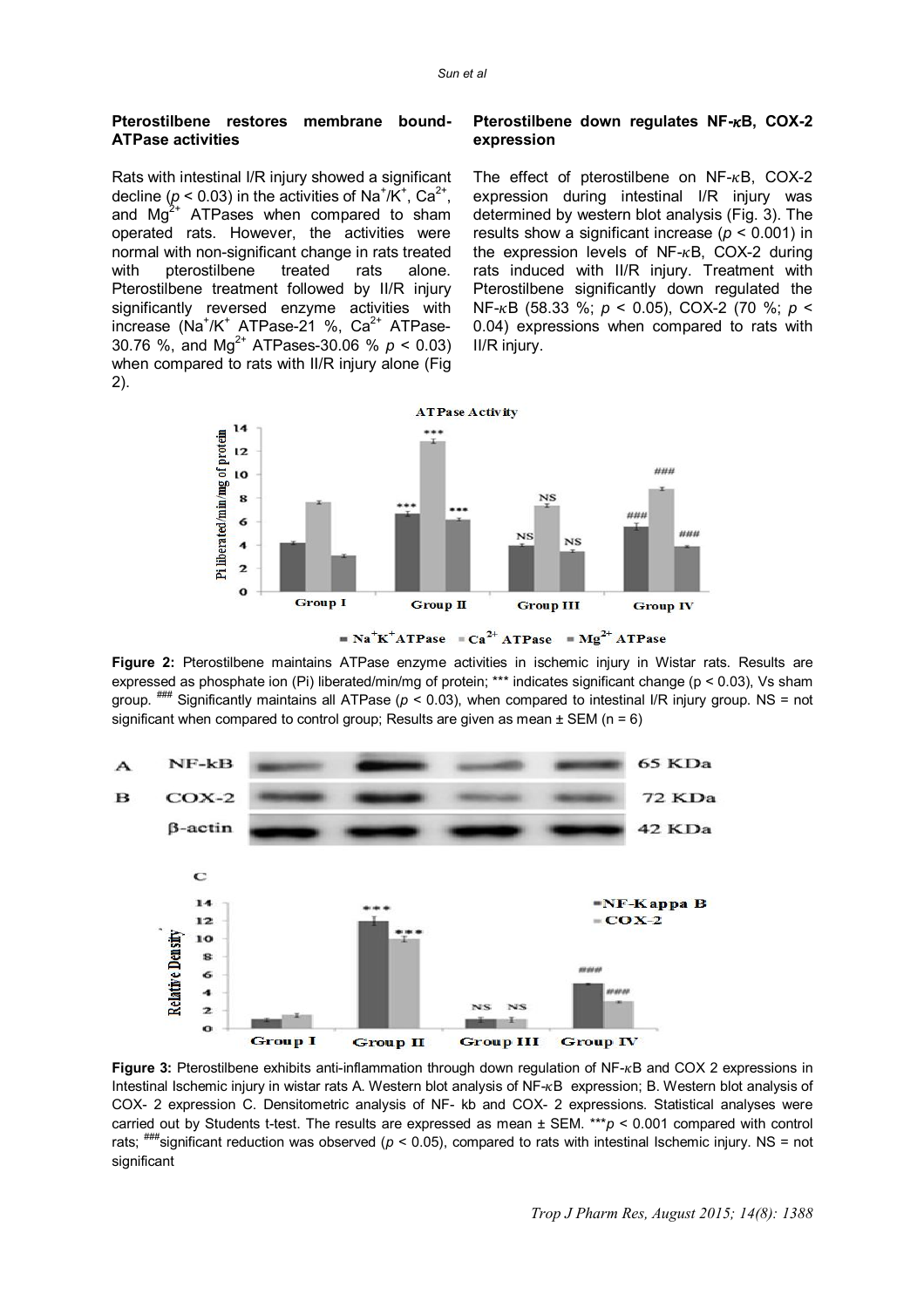#### **Pterostilbene downregulated Interleukin levels (TNF-α and IL-1β)**

The results show that the levels of TNF-α and IL-1β were significantly higher (*p* < 0.001) in rats induced with II/R. Treatment with tterostilbene followed by II/R injury (group 4) significantly down regulated the levels of TNF-α (31.81 %, *p* < 0.05) IL-1β (52.94 %, *p* < 0.05) when compared to I/R (group 2) rats. There was a non-significant level of interleukin release in rats treated with pterostilbene alone when compared to sham operated rats (Fig 4).

## **DISCUSSION**

Oxidative stress and its associated inflammation play a major role in intestinal I/R injury. Oxidative stress during I/R injury ensues as a result of imbalance between ROS generation and its scavenging mechanisms [21]. Thus, for an efficient protection against I/R injury, there must be an effective strategy for combating the initially generated reactive species. The present study shows for the first time, the protective role of pterostilbene in intestinal I/R injury in wistar rats. The data suggest that anti-oxidative and antiinflammatory properties of pterostilbene might be the related to its protective role.

The present study shows that intestinal ischemia resulted in a significant increase in ROS

generation and various oxidative stress mediators such as lipid peroxides and protein carbonyls. However, treatment with pterostilbene offered protection against intestinal I/R injuryinduced oxidative stress. The present study results are in line with Guven *et al* [22], clearly showing the imbalance in redox homeostasis in IIR injury. The antioxidant effects of pterostilbene have been largely studied which is in line with the present research findings. Significant increase in SOD activity during pterostilbene treatment has been shown in earlier studies on anti-proliferation against breast cancer cells [23].

In addition to ROS and toxic mediators during exacerbation of oxidative stress, there is decrease in the inbound defense mechanisms. This ultimately results in inactivation various proteins and enzymes present in cellular membrane as a result of lipid peroxide effects, membrane bound ATPases included [24]. ATPase are involved in the normal ionic regulation which is highly responsible for normal tissue functioning. It is important to maintain proper ionic homeostasis for normal functioning of tissues. Estimation of enzyme activities of ATPases in the present study clearly shows that intestinal ischemia significantly inhibits these enzyme activities which were completely restored by treatment with antioxidant, pterostilbene.



**Fig 4:** Pterostilbene exhibits anti-inflammation through downregulation of inflammatory cytokines (TNF- α and IL-1β). A = effect of pterostilbene on TNF- α levels; \*\*\**p* < 0.03 significantly different compared with control rats.  $\frac{***}{p}$ < 0.05, significant changes compared with Intestinal Ischemic injury were observed. B = effect of pterostilbene on IL-1β levels; <sup>###</sup>*p* < 0.05 compared with rats with intestinal ischemic injury; results are given as mean ± SEM (n = 6)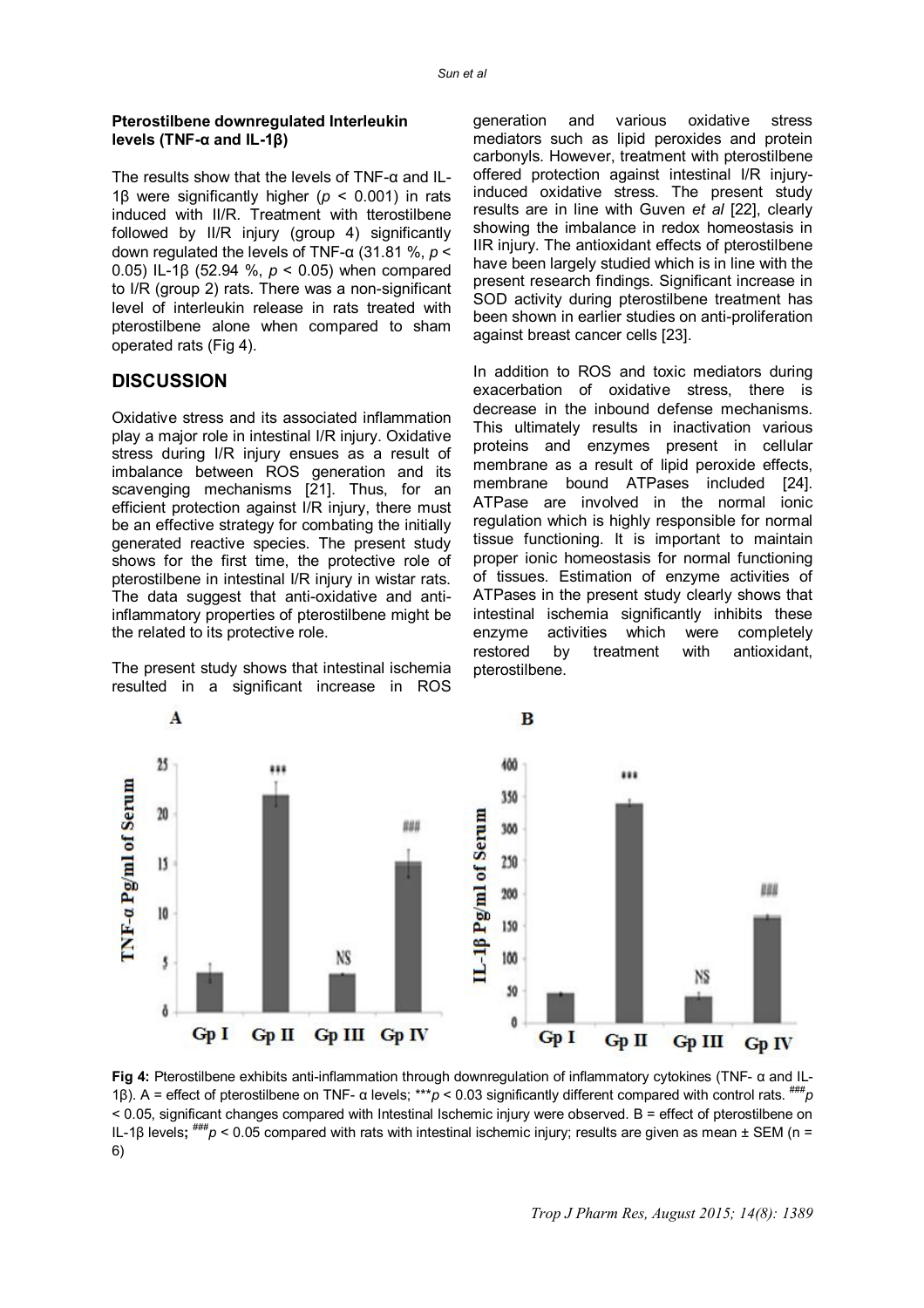Thus the present study shows that the antioxidant effect of pterostilbene plays as a central mediator in the prevention of oxidative stress and protection against membrane bound ATPase activity. The present study also shows that II/R injury resulted in significant up regulation of inflammatory proteins  $NF$ - $\kappa$ B, COX-2 and proinflammatory cytokines TNF-alpha and IL-1β when compared to sham operated rats.

## **CONCLUSION**

The present investigation highlights the protective role of pterostilbene in IIR injury in Wistar rats. The protection shown by pterostilbene is associated with the inhibition of oxidative stress and enhanced antioxidant status. Further, pterostilbene maintains ionic homeostasis by regulating ATPase enzyme activities. Pterostilbene, in addition, ameliorates IIR injury-induced pro-inflammatory genes and inflammatory cytokines. Thus, this study provides some insight into pterostilbene-mediated cytoprotection against IIR injury but there is a need for further elucidation of the exact mechanisms of action.

## **REFERENCES**

- *1. Collard CD, Gelman S. Pathophysiology, clinical manifestations, and prevention of ischemiareperfusion injury. Anesthesiology 2001; 94(6): 1133- 1138.*
- *2. Prasad R, Alavi K, Schwartz MZ. GLP-2alpha accelerates recovery of mucosal absorptive function after intestinal ischemia/reperfusion. J Pediatr Surg 2001; 36 (4): 570-572.*
- *3. Carden DL, Granger DN. Pathophysiology of ischaemia reperfusion injury. J Pathol 2000; 190(3): 255-266.*
- *4. Ustundag B, Kazez A, Demirbag M, Canatan H, Halifeoglu I, Ozercan H. Protective effect of melatonin on antioxidative system in experimental ischemiareperfusion of rat small intestine. Cell Physiol Biochem 2000 ; 10(4) : 229-236*
- *5. Kapetanovic IM, Muzzio M, Huang Z, Thompson TN, McCormick DL. Pharmacokinetics, oral bioavailability, and metabolic profile of resveratrol and its dimethylether analog, pterostilbene, in rats. Cancer Chemother Pharmacol 2011; 68(3): 593- 601.*
- *6. Rimando AM, Kalt W, Magee JB, Dewey J, Ballington JR. Resveratrol, pterostilbene, and piceatannol in Vaccinium berries. J Agric Food Chem 2004; 52(15): 4709-4713.*
- *7. Chiou Y S, Tsai ML, Wang YJ, Cheng AC, Lai WM, Badmaev V, Ho CT, Pan MH. Pterostilbene inhibits colorectal aberrant crypt foci (ACF) and colon carcinogenesis via suppression of multiple signal*

*transduction pathways in azoxymethane-treated mice. J Agri Food Chem 2010; 58(15): 8833-8841.*

- *8. Zhang L, Zhou G, Song W, Tan X, Guo Y, Zhou B, Jing H, Zhao S, Chen L. Pterostilbene protects vascular endothelial cells against oxidized low-density lipoprotein-induced apoptosis in vitro and in vivo. Apoptosis 2012; 17(1): 25-36.*
- *9. Guneli E, Cavdar Z, Islekel H, Sarioglu S, Erbayraktar S, Kiray M, Sokmen S, Yilmaz O, Gokmen N. Erythropoietin protects the intestine against ischemia/ reper fusion injury in rats. Mol Med 2007; 13(9-10): 509-517.*
- *10. Esterbauer H, Cheeseman KH: Determination of aldehydic lipid peroxidation products: malonaldehyde and 4-hydroxynonenal. Methods Enzymol 1990; 186: 407-421.*
- *11. Levine RL, Garland D, Oliver CN, Amici A, Climent I, Lenz AG, Ahn B. W., Shaltiel S., Stadtman ER. Determination of carbonyl content in oxidatively modified proteins. Methods Enzymol 1990; 186: 464- 478.*
- *12. Hashimoto M, Tanabe Y, Fujii Y, Kikuta T, Shibata H, Shido O.Chronic administration of docosahexaenoic acid ameliorates the impairment of spatial cognition learning ability in amyloid beta-infused rats.J Nutr 2005; 135(3): 549-555.*
- *13. Sun Y, Oberley LW, Li Y. A simple method for clinical assay of superoxide dismutase. Clin Chem 1988; 34(3): 497-500.*
- *14. Aebi H. Catalase, in: Bergmeyer U (Ed). Methods of enzymatic analysis. New York, Academic Press 1974; pp 673-677.*
- *15. Paglia DE, Valentine WN. Studies on the quantitative and qualitative characterisation of erythrocyte glutathione peroxidase. J Lab Clin Med 1967; 70(1): 158-169.*
- *16. Habig WH, Pabst MJ, Jakoby WB. Glutathione Stransferases. The first enzymatic step in mercapturic acid formation. J Biol Chem 1974; 249(22): 7109- 7130.*
- *17. Bonting SL. Sodium-potassium activated adenosine triphosphatase and cation transport, in: Bittar EE (Ed). Membranes and ion transport. London, Wiley-Interscience, 1970; pp 257-263.*
- *18. Ohnishi T, Suzuki T, Suzuki Y, Ozawa KA Comparative study of plasma membrane Mg 2+ -ATPase activities in normal, regenerating and malignant cells. Biochim Biophy Acta 1982; 684(1): 67-74.*
- *19. Hjerten S, Pan H. Purification and characterization of two forms of a low-affinity Ca2+ -ATPase from erythrocyte membranes. Biochim Biophys Acta 1983; 728(2): 281-288.*
- *20. Lowry OH, Rosenbrough NJ, Farr AL, Randall RJ. Protein measurement with the Folin phenol reagent. J Biol Chem 1951; 193(1): 265-275.*
- *21. Klune JR, Tsung A. Molecular biology of liver ischemia/reperfusion injury: Established mechanisms and recent advancements. Surg Clin North Am 2010; 90(4): 665-677.*

*Trop J Pharm Res, August 2015; 14(8): 1390*